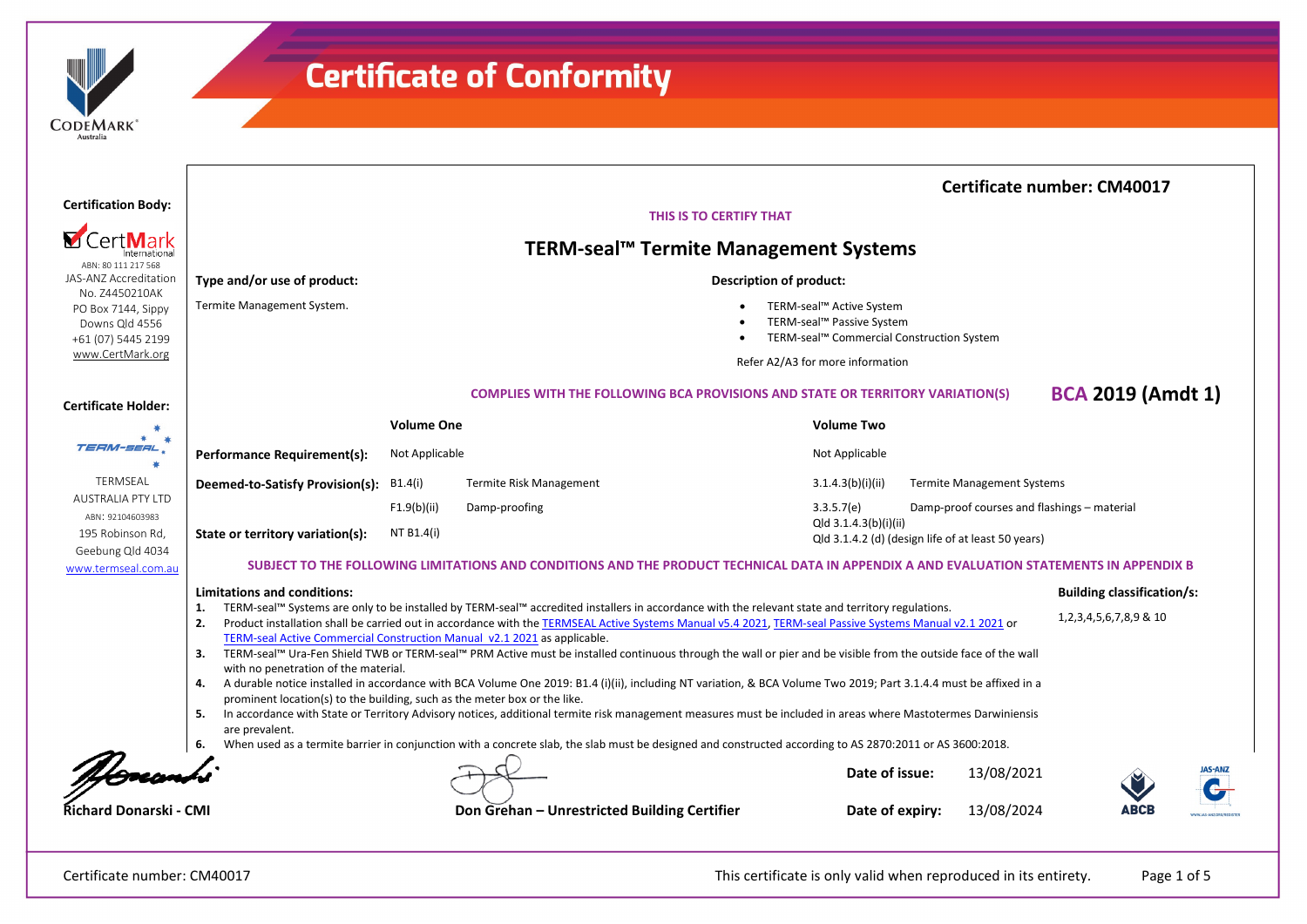

- **7.** When used as a termite barrier in masonry walls, the mortar joint under the barrier shall be full (have no gaps or porosity to provide an inspection zone).
- **8.** The use of the certified product/system is subject to these Limitations and Conditions and must be read in conjunction with the Scope of Certification below.

Scope of certification: The CodeMark Scheme is a building product certification scheme. The rules of the Scheme are available at the ABCB website www.abcb.gov.au. This Certificate of Conformity is to confirm that the relev requirements of the Building Code of Australia (BCA) as claimed against have been met. The responsibility for the product performance and its fitness for the intended use remain with the Certificate Holder. The certificati transferrable to a manufacturer not listed on Appendix A of this certificate.

The NCC defines a Performance Solution as one that complies with the Performance Requirements by means other than a Deemed-to-Satisfy Solution. A Building Solution that relies on a CodeMark Certificate of Conformity that c product against the Performance Requirements cannot be considered as Deemed-to-Satisfy Solution.

This Certificate of Conformity may only relate to a part of a Performance Solution. In these circumstances other evidence of suitability is needed to demonstrate that the relevant Performance Requirements have been met. Th provisions of the Governing Requirements in Part A of the NCC will also need to be satisfied.

This Certificate of Conformity is issued based on the evidence of compliance as detailed herein. Any deviation from the specifications contained in this Certificate of Conformity is outside of this document's scope and the certified product will not be covered by this Certificate of Conformity.

Disclaimer: The Scheme Owner, Scheme Administrator and Scheme Accreditation Body do not make any representations, warranties or guarantees, and accept no legal liability whatsoever arising from or connected to, the accurac reliability, currency or completeness of any material contained within this certificate; and the Scheme Owner, Scheme Administrator and Scheme Accreditation Body disclaim to the extent permitted by law, all liability (incl negligence) for claims of losses, expenses, damages and costs arising as a result of the use of the product(s) referred to in this certificate.

When using the CodeMark logo in relation to or on the product/system, the Certificate Holder makes a declaration of compliance with the Scope of Certification and confirms that the product is identical to the product certi issuing this Certificate of Conformity, CertMark International has relied on the experience and expertise of external bodies (laboratories and technical experts).

Nothing in this document should be construed as a warranty or guarantee by CMI, and the only applicable warranties will be those provided by the Certificate Holder.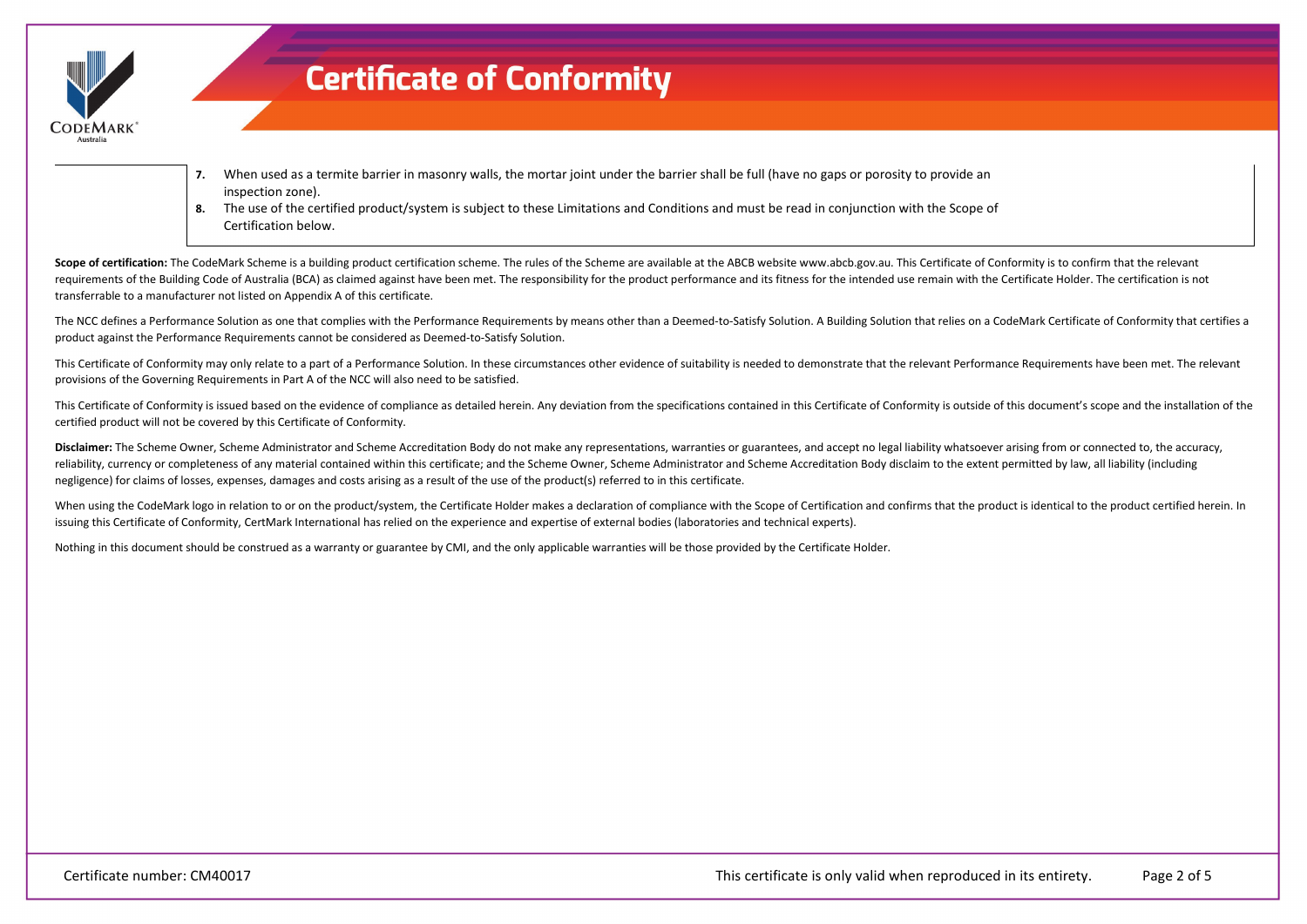#### **APPENDIX A – PRODUCT TECHNICAL DATA**

#### **A1 Type and intended use of product**

#### **TERM-seal™ Active System**

CODEMARK

Is a combination of new and innovative components that come together to form effective termite proofing solutions for new and existing buildings. TERM-seal ™ Active System has applications for footing slabs, monolithic slabs with brick course step down, monolithic slabs with 2-course step down, infill slabs, ant capping to bearer and Joist construction and monolithic slabs with timber frame and clad wall constructions.

#### **TERM-seal™ Passive System**

Consists of a single component acrylic based liquid applied membrane bonded to a substrate. TERM-seal™ Passive System can be used on concrete slabs, cement render, concrete and masonry blocks and compressed fibrous cement sheeting to form a termite resistant barrier.

#### **TERM-seal™ Commercial Construction System**

Utilises the TERM-seal ™ Active System that comes together to form effective termite proofing solutions for commercial construction, construction joints and backfilled walls.

#### **A2 Description of product**

#### **TERM-seal™ Multi-Purpose Active System consists of the following products:**

- TERM-seal TM Multi-Purpose Active Physical termite resistant, curable coating containing 0.65g/L Bifenthrin as active constituent.
- TERM-seal TM Sealant Active Physical, termite resistant, curable thixotropic sealant containing 0.75g/L Bifenthrin as active constituent.
- TERM-seal  $TM$  PRM Active Physical termite resistant, impregnated sheet barrier containing 1g/kg Bifenthrin as active constituent.
- TERM-seal TM Ura-Fen Shield TWB Physical, sheeting, termite resistant barrier containing 2g/kg Bifenthrin as active constituent.
- TERM-seal TM Ura-Fen Adhesive A high quality, solvent based polymer adhesive containing 2g/kg Bifenthrin as active constituent.
- TERM-seal TM Ura-Fen Major Physical termite resistant rigid foam barrier containing 5g/kg Bifenthrin as active constituent.
- TERM-seal ™ Prime Coat Must be applied on all applications prior to the first coat of TERM-seal ™ Multi-Purpose Active as well as before TERM-seal ™ Sealant Active and TERM-seal ™ Ura-Fen Major.
- TERM-seal™ Reo-Band FG A non-woven fibreglass matt.
- TERM-seal™ Penetration Collars ABS GP 22 UV stabilized plastic with a Shore Hardness D 80.
- TERM-seal™ EZY Collars ABS GP-22 UV stabilized plastic with a Shore Hardness D 80.
- TERM-seal TM Annular Collars TERM-seal TM PRM Active collar used with a TERM-seal TM Ura-Fen Shield TWB wrap.

#### **TERM-seal™ Passive System consists of the following products:**

- TERM-seal™ Multi-Purpose Passive A single component acrylic based liquid which on curing forms a seamless flexible and highly reinforced termite resistant membrane.
- TERM-seal™ Prime Coat Must be applied on all applications prior to the first coat.
- TERM-seal™ Passive Sealant A physical thixotropic, termite resistant curable sealant.
- TERM-seal™ PRM Passive A specialised industrial fabric, impregnated with TERM-seal™ Multi-Purpose Passive.
- TERM-seal™ Reo-Band FG A non-woven, emulsified fibreglass matt.
- TERM-seal™ Penetration Collars ABS GP 22 UV stabilized plastic with a Shore Hardness D 80.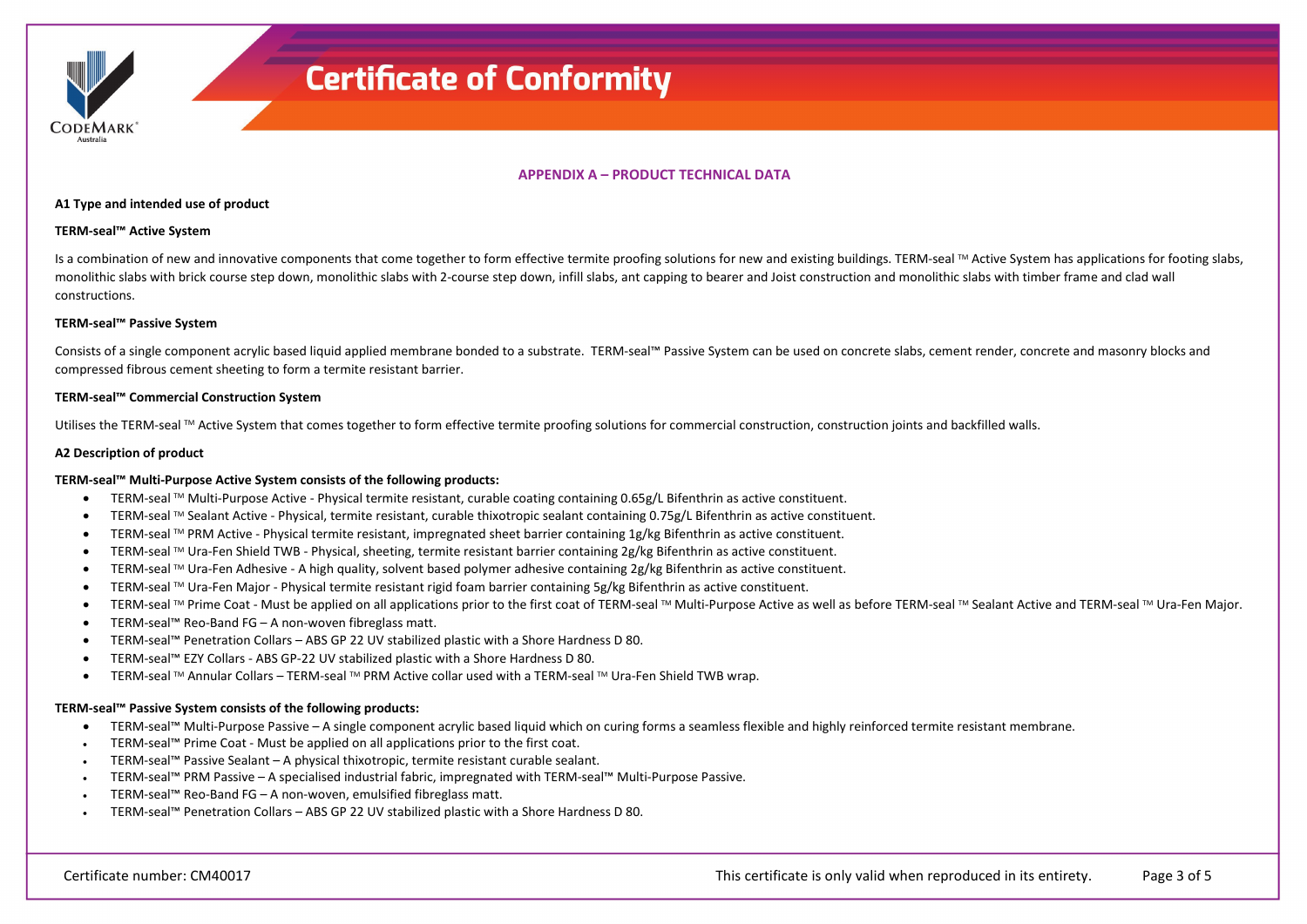

**TERM-seal™ Commercial Construction System consists of the following products:**

- TERM-seal TM Multi-Purpose Active Physical termite resistant, curable coating containing 0.65g/L Bifenthrin as active constituent.
- TERM-seal TM PRM Active Physical termite resistant, impregnated sheet barrier containing 1g/kg Bifenthrin as active constituent
- TERM-seal TM Sealant Active Physical, termite resistant, curable thixotropic sealant containing 0.75g/L Bifenthrin as active constituent.
- TERM-seal ™ Prime Coat Must be applied on all applications prior to the first coat of TERM-seal ™ Multi-Purpose Active as well as before installation of TERM-seal ™ Sealant Active.
- TERM-seal™ Reo-Band FG A non-woven, emulsified fibreglass matt.

#### **A3 Product specification**

| TERM-seal™ PRM Active - APVMA<br>Registration No 62741/43877                                                           | TERM-seal™ PRM Active (Poly Re-enforced membrane) is a specialised, termite resistant sheeting containing 1g/kg Bifenthrin as the active constituent. It consists of<br>TERM-seal™ Multi-Purpose Active termite resistant compound that is impregnated into a poly fibre industrial fabric.                                                                                                                             |
|------------------------------------------------------------------------------------------------------------------------|-------------------------------------------------------------------------------------------------------------------------------------------------------------------------------------------------------------------------------------------------------------------------------------------------------------------------------------------------------------------------------------------------------------------------|
| TERM-seal™ Ura-Fen Major -<br>APVMA Registration No 63003/59168                                                        | TERM-seal™ Ura-Fen Major is a two-component polyurethane settable foam containing 5g/L Bifenthrin as active constituent when cured. The foam comes together by<br>the mixing of polyol and isocyanate components that undergo an exothermic reaction to create a settable, termite resistant barrier.                                                                                                                   |
| TERM-seal™ Prime Coat                                                                                                  | TERM-seal™ Prime-coat must be applied on all applications prior to the first coat of TERM-seal™ Multi-purpose Active or TERM-seal™ Sealant Active.                                                                                                                                                                                                                                                                      |
| TERM-seal™ Sealant Active - APVMA<br>Registration No 62739/102690                                                      | TERM-seal™ Sealant Active contains 0.75g/L Bifenthrin as active constituent when cured, and is a specially prepared formulation for use in joints of all types                                                                                                                                                                                                                                                          |
| TERM-seal™ Ura-Fen Shield TWB -<br>APVMA Registration No 64037/47238                                                   | TERM-seal™ Ura-Fen Shield TWB is a triple layer termite proof sheet barrier. It consists of an open cell polyurethane matrix sheet, containing the active ingredient<br>(2g/kg Bifenthrin) sandwiched between two untreated polyolefin sheets, each, 150 microns in thickness.                                                                                                                                          |
| TERM-seal™ Ura-Fen Adhesive -<br>APVMA Registration No 70455/63479                                                     | TERM-seal™ Ura-Fen Adhesive is a high quality, solvent based polymer adhesive.                                                                                                                                                                                                                                                                                                                                          |
| TERM-seal™ Multi-Purpose Active -<br>APVMA Registration No 62740/43872                                                 | TERM-seal™ Multi-Purpose Active is a highly engineered acrylic polymer-based liquid which on curing, contains 0.65g/L Bifenthrin as active constituent and forms a<br>seamless flexible, termite resistant membrane.                                                                                                                                                                                                    |
| TERM-seal™ Reo-Band FG                                                                                                 | TERM-seal™ Reo-band FG is a non-woven fiberglass matt, specially manufactured with an emulsifier binder type coating which provides ease of use.                                                                                                                                                                                                                                                                        |
| TERM-seal™ Penetration Collars                                                                                         | TERM-seal™ Penetration Collars are manufactured from ABS GP 22 UV stabilized 80 D Shore Hardness plastic.<br>Available for service penetration diameter sizes of 40mm, 50mm, 65mm, 80mm and 100mm.                                                                                                                                                                                                                      |
| TERM-seal™ EZY Collars                                                                                                 | TERM-seal™ EZY Collars are manufactured from ABS GP 22 UV stabilized 80 D Shore Hardness plastic.<br>Available for service penetration diameter 100mm.                                                                                                                                                                                                                                                                  |
| TERM-seal™ Annular Collars<br>TERM-seal™ Multi-Purpose Passive<br>TERM-seal™ Passive Sealant<br>TERM-seal™ PRM Passive | TERM-seal™ Annular Collars are a pre-made "soft" collar which are manufactured from PRM (Polly-reinforced Membrane) fabric.<br>A single component acrylic based liquid which on curing forms a seamless flexible and highly reinforced termite resistant membrane.<br>A physical thixotropic, termite resistant curable sealant.<br>A specialised industrial fabric, impregnated with TERM-seal™ Multi-Purpose Passive. |